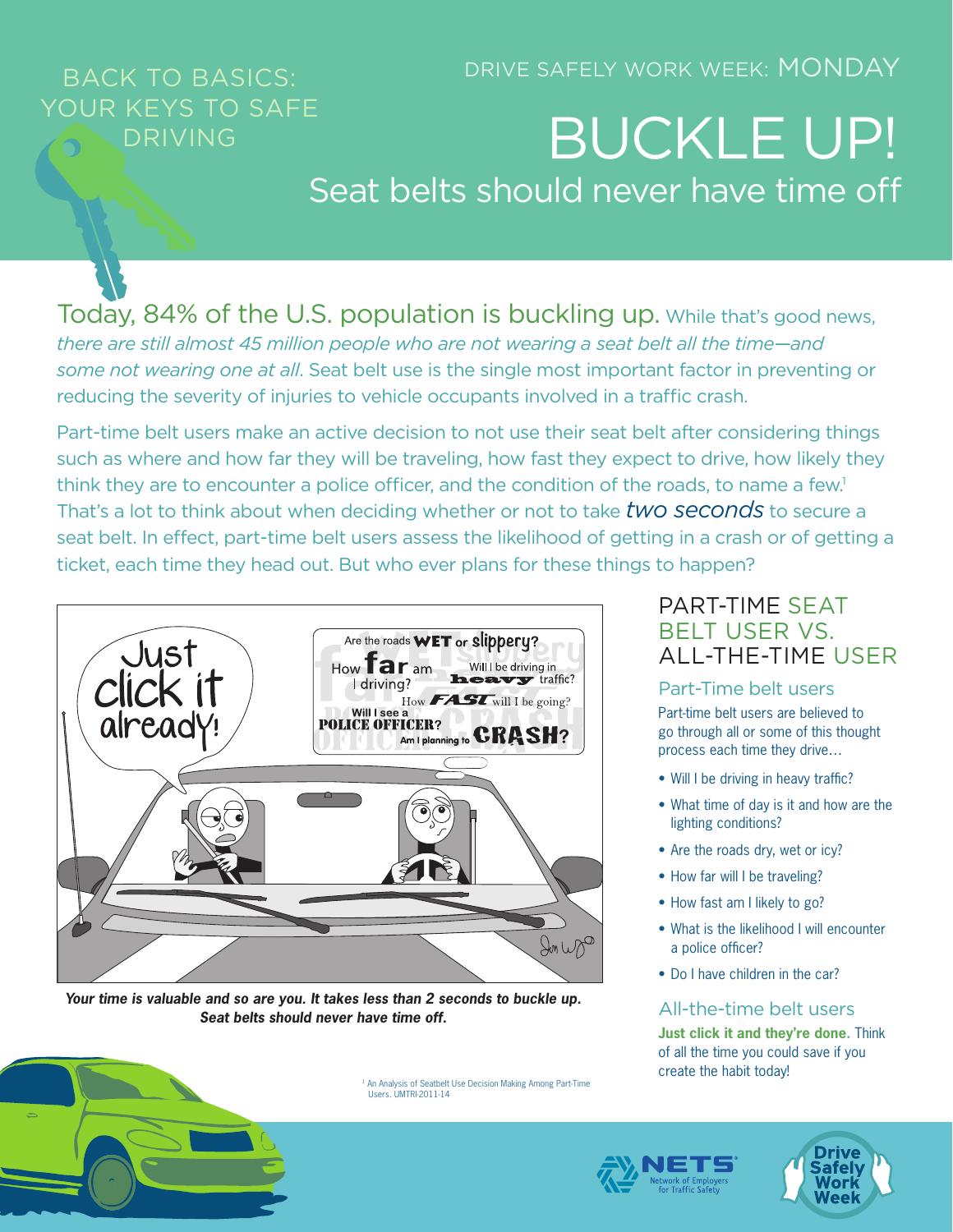## GOT PETS?

- Only 16% of dog owners secure their pet in some form of restraint.<sup>2</sup>
- An unrestrained 10-pound dog in a crash at 50 mph (80 km/h) will exert roughly 500 pounds of force, while an unrestrained 80-pound dog in a crash at only 30 mph (48 km/h) will exert approximately 2400 pounds of force.3
- 23% of drivers admit to taking a hand off the wheel to restrict a dog's movement or hold a dog in place when putting on the brakes and 19% say they've used hands or arms to keep a dog from climbing from the back seat to the front seat.4
- The back is the best place for pets. According to AAA, similar to a young child, the front air bag system in a vehicle can be deadly to a dog during a crash if sitting in the front seat, even if restrained. For more information on traveling with pets, visit the AAA

## It's not "If" but "When"

Consider these facts:

- In a lifetime of being either a driver or a passenger, 99 out of 100 people will be involved in a traffic crash.<sup>5</sup>
- Correctly used, seat belts reduce the risk of fatal injury to front-seat passenger car occupants by 45% and the risk of moderate-to-critical injury by 50%. For light truck occupants, seat belts reduce the risk of fatal injury by 60% and moderate-to-critical injury by 65%. (NHTSA)
- Between 1975 and 2010, seat belts saved an estimated 280,486 lives. In 2010 alone, seat belts saved an estimated 12,546 lives. (NHTSA)
- A common explanation given by nonseat belt users is that they were only driving a short distance. They probably don't know that 25% of all crashes happen within one mile (1.6 km) of home<sup>6</sup>

# It's Crazy Out There

You may be a good driver, but what about the other drivers out there with you? Today there are more reasons than ever to buckle up, as indicated by a recent Harris poll7:

- More than 1 in 3 drivers admit to texting and driving;
- 1 in 4 drivers admits to having driven after consuming 2 or more drinks;
- Nearly 1 in 2 drivers admits to having driven while fatigued;
- And, 2 in 3 drivers admit to talking on a cell phone while driving.<sup>8</sup>

**Seat belts are your best defense!**

# website: [www.petspot.aaa.com](http://www.petspot.aaa.com) **TIPS FOR BUCKLING UP SAFELY**

- To get the most protection from your seat belt, the shoulder strap should cross the collarbone and fit snugly and the lap belt should be low and tight across the upper thighs. Never place the shoulder portion under your arm or behind your back!
- Drivers should sit with at least 10 inches (25 cm) of space between the steering wheel and their chests. That is close enough so that they are not leaning forward, but far enough to allow for safe air bag deployment.
- Seat belts should be worn in both the front and back seats of the vehicle. If you are in the backseat and not belted, your body can move forward with enough force to break the back of or cause serious injury to someone riding up front. Most state laws require backseat passengers to wear seat belts.
- Air bags offer protection in many types of crashes, but they are designed to supplement seat belts. Your primary protection in all kinds of crashes is your seat belt—the single most effective piece of safety equipment in your vehicle.

2 AAA/Kurgo Pet Passenger Survey, 2011 3 Ibid

- 4 Ibid
- 5 National Highway Traffic Safety Administration
- <sup>6</sup> Progressive Insurance
- 7 SOURCES: Humphrey Taylor, chairman, The Harris Poll; Harris Interactive/HealthDay online poll, Nov. 10-14, 2011
- 8 AAA Foundation for Traffic Safety, 2010 Traffic Safety Culture Index

Founded in 1989, the Network of Employers for Traffic Safety (NETS) is an employer-led public-private partnership dedicated to improving the safety and health of employees, their families, and members of the communities in which they live and work, by preventing traffic crashes that occur both on and off the job. For more information on NETS, visit www.trafficsafety.org.